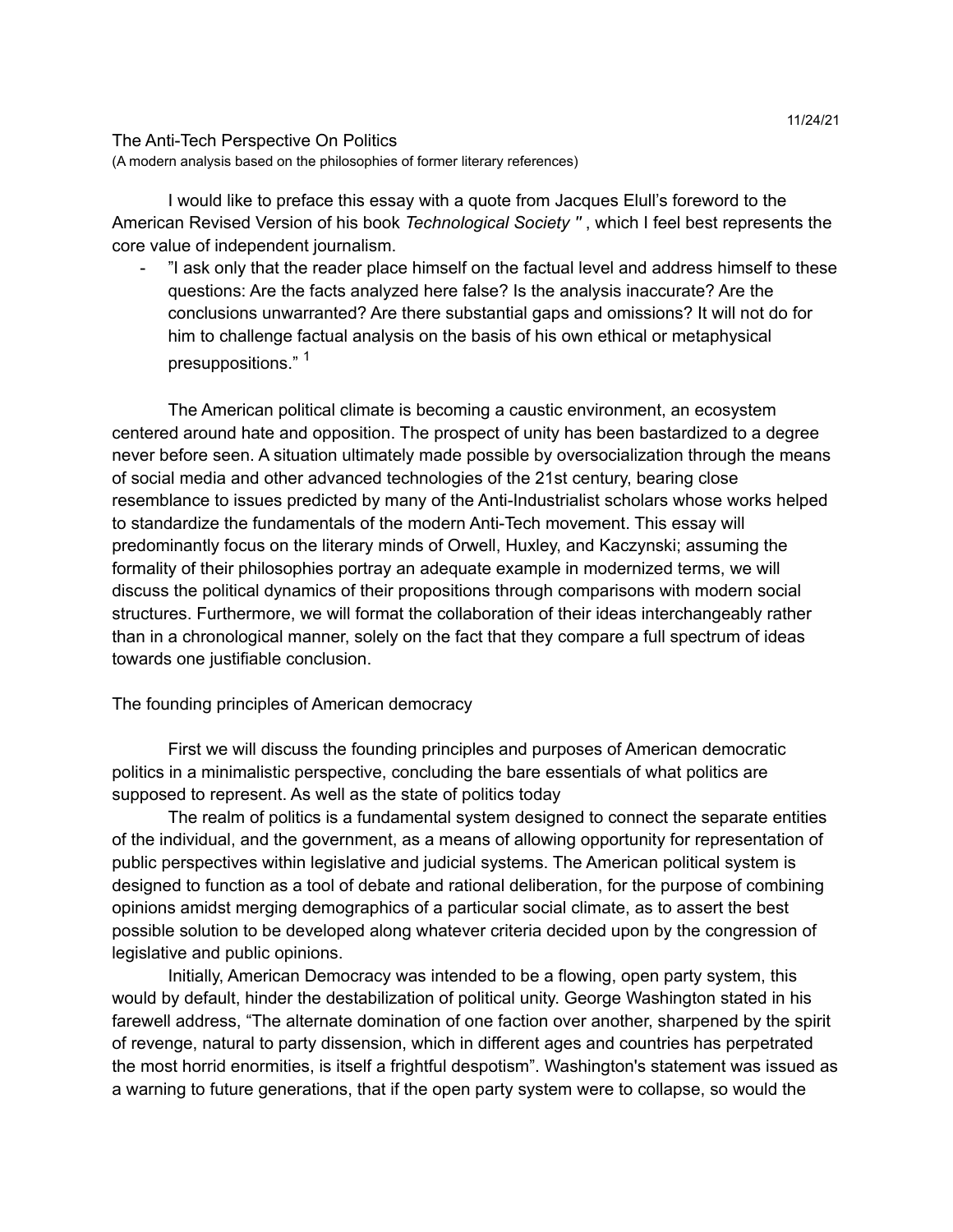democratic values of the country they were to be determining the fate of. Washington's thought was that a binary party system would immediately dissolve any sense of unity amongst the American people, today we know this to be true considering the offensive boundaries of disagreement within the political spheres of American society.

What was once determined as rational debate grounded in social cohesion, has devolved into a state of hatefulness and disagreement concerning *any* opinion asserted by either party. The opposition an idea is to be met with is no longer defined by its effects on social or economic climates, rather it is out of a state of vengeance and retaliation towards whichever faction initially decided to propose said ideas, just as Washington had predicted. Opinions are now refuted by the exaggerated expression of disenfranchising accusations, as well as the overall illogical disagreement of certain identifications aligning with an opposing party.<sup>2</sup>

The political factions of modern democracy prefer to develop ideas beneficial only to those in favor of the totality of its agendas. Those who are displaced from the determining factors of a political party's affiliation are misrepresented by the opinions proposed, no matter their range of overlapping agreements. Likewise, if you refuse to self identify with the goals of either party, you are not eligible to fit into their social circles. This is the rift of disagreement that has destroyed modern political systems, between outrageous feats of groundless "activism" (which in effect create further dispositions), and the overall lack of capacity for reasonable discussion, American politics have been tainted by the vengeance and hatred of our own unifying values. We will analyse the efforts of both parties momentarily, to show the contributions they have made to the devolution of democratic function.

### What do we gain from politics

In modern times, it becomes difficult to express the benefits individuals receive from political associations. The entire premise of political association has reverted to a state of sociological war, a propagandic battle of psychology rather than a tool to be used for the betterment of all attributed to its reach. In reality, to assume the benefits of political function, we would have to consider the data as a psychological analysis rather than a conglomeration of economic or legislative deliberation. This tactic of understanding is the predominant tool used by the aforementioned authors, in efforts to evaluate the effects of politics from the perspective of the individual. Thus we have based some segments in this essay proportionately on their understandings of socio-political dynamics within the modern industrial world; rather than rewriting the original texts we will use excerpts and quotes to correlate specific analyses.

First we must assume the hierarchy of political function, from the individual to the governing body. The main *economic* beneficiary of politics is ultimately those in charge. Individuals who hold stakes in large manufacturing and distribution corporations receive the most economic benefit, due to their immense contributions to the capitalist system which allows for democratic politics in general. Economic politics of today are no longer determined by the votes of the majority, rather that of the governing body and corporate organizations making such contributions to the system. The succession of monetary power drives us further into a technocratic world, therefore the terms of economic politics have left the spheres of individual deliberation, where technocratic control is no longer in the hands of the working party. Those who hold political opinions on economic function are relatively few, the main focus being on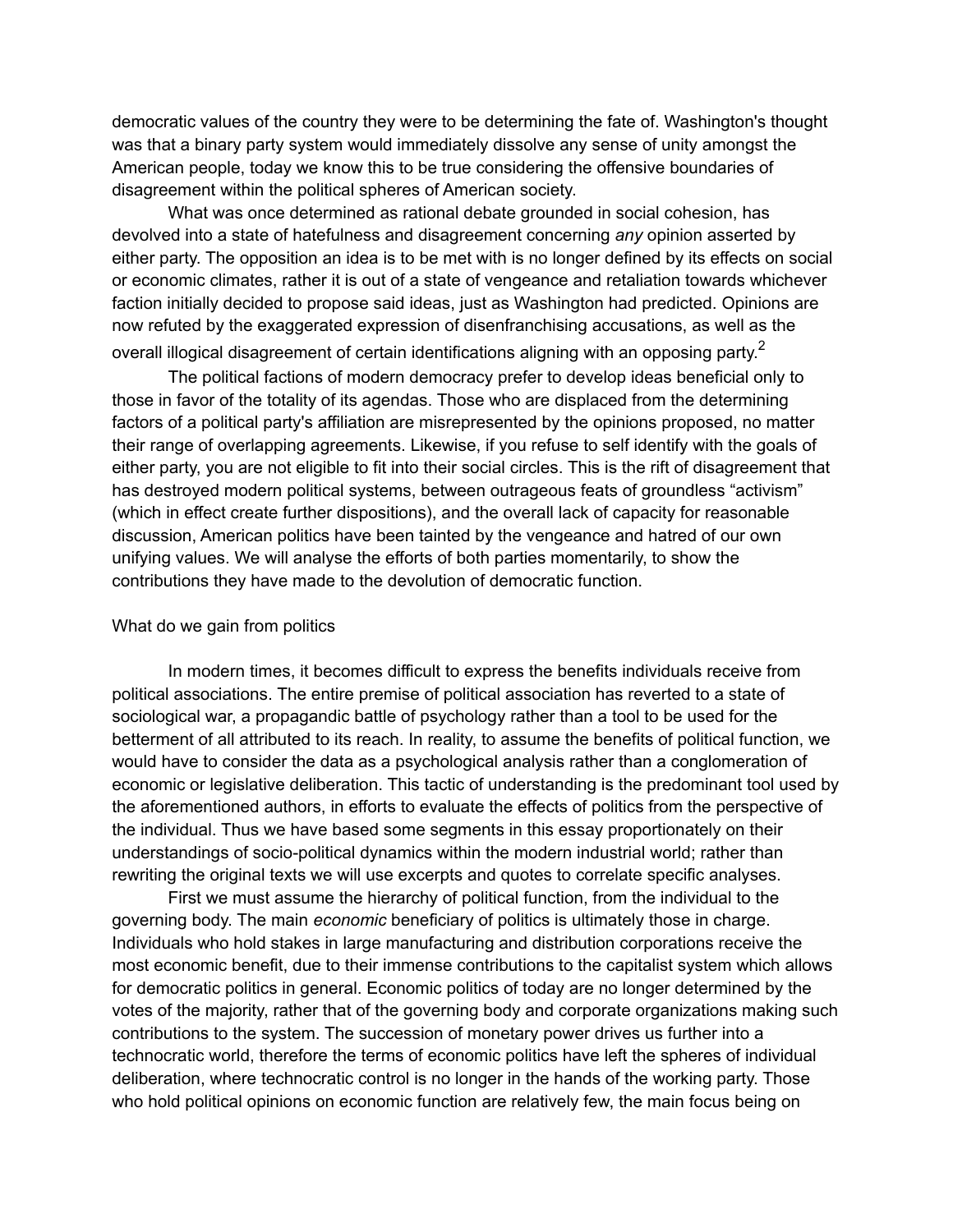regional economics and mostly for the sake of a hobby rather than making actual contributions to benefitting majority demographics. Although this is a well known subject. There is a scarcity in trying to obscure economic politics from the public due to the public having no control over it in the first place. Considering the majority of people can be categorized into individual roles concerning the aspect of political benefit, we feel it is important to put our focus on the psychological effects of individuals rather than the monetary gain of technocratic super-systems we have no collective affiliations with. The function of corporate power is well documented and better expressed as an independent subject, they have little significance to this essay other than the understanding of how an industrial system functions.

We refer to Kaczynski to better understand individuality, particularly the beginning segments of ISAIF which contain an analysis of the leftist mentality within an industrialized environment, as well as a general consensus of psychological dilemmas portrayed by oversocialization and the power process. $^3$ 

Kaczynski concludes that affiliation with political groups allows minor fulfillment of the power process; by in-vitro association people attain psychological satisfaction through the efforts of the overall group they identify themselves with, no matter the scale of an individual's contribution they attribute the success to their affiliation alone.Thus individuals are psychologically inclined to accept their participation as a gratifying feat even though they, themselves may have played little-to-no active role in the attainment of whatever goal was proposed. Kaczynski also concludes that affiliation with political and activist groups functions as a surrogate activity, an action used to displace the natural gratification of survival instincts lost during the expansion of technological society. Therefore, people are provided an outlet through political activism, to resume their natural habits of acquiring psychological benefit from association and attainment, as a technical means of sociological distraction from the unnatural environment we reside in.

This coincides with certain psychological studies on the functions of group mentality<sup>4</sup>, politics provide stimulation of both attainment processes as well as socialization amidst groups whom we choose to fit in with. An individual's benefit from politics is determined by his susceptibility to social aggregation, and the relief of psychological ailments imposed by the industrial system. An example of this, as Kaczynski explains, is the prominence of inferiority and the need for control over cultural evolution amongst leftists; an assimilation of synonymous factors exhibit a psychological force pushing people towards political activism because it provides a "pseudo-redemption" of missing attainment processes. This subject is discussed in further detail later

### How do politics function in terms of technique

This segment is centered around the function of politics in terms of technique, specifically Jacques Elull's definition of the word. Elull defines technique as the "precursor" to technology, a way of integrating technology into a world unfit to do so. Technology always follows a path of efficacy through the use of technique, the predetermining value to its indoctrination into society. We see politics as multiple forms of technique, though we will only discuss those we feel are important to the current expression we wish to make.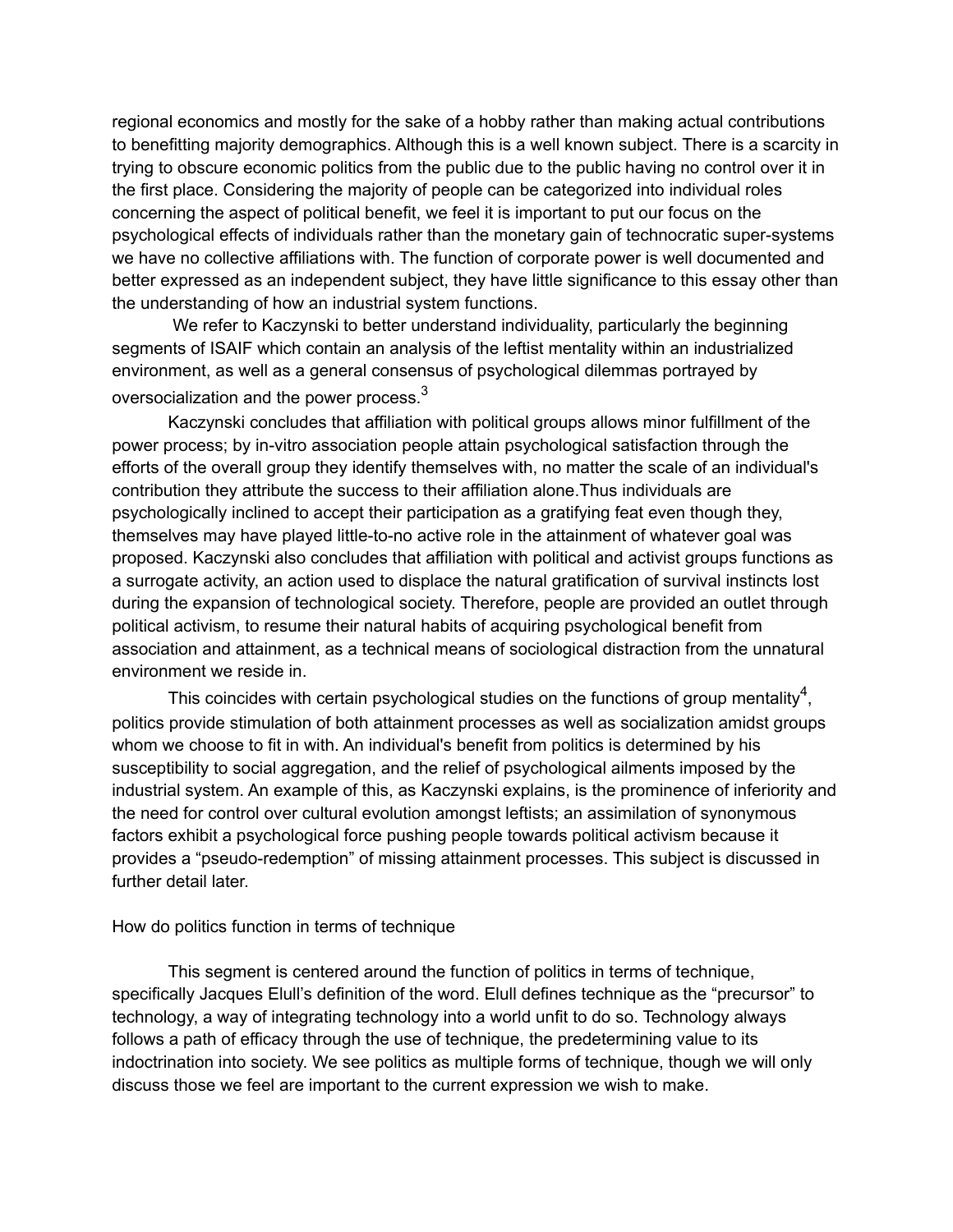When analysing group thinking as a political subject, Orwell tends to provide the best representation. The presence of Goldstein comes to mind, one of the main antagonists to the political structure of *Oceania* in the novel *"1984"*. Goldstein is a character used to exemplify universal hatred as fuel to the fires of tyrannical nationalism, a great source of control for Big Brother, the central political figure in Orwells fictional world. Though this doesn't quite translate well to American politics, we see these same tactics used amongst media, the provision of hatred ultimately *does* fuel the offense of political factions, but that is only a minor technique in the full scale of the situation. This example does represent the body of technique rather, in a manner of idealistic germination, bringing forth the end-goals crucial to attainment of the most efficient foreseeable ends, solutions to problems previously created in the same manner. The hatred of Goldstein is not the only technique influential to this situation, the true Technique surpassing all of the minor subdivisions is in reality the effects of social dilemma, and the consequential interactions between those exposed to the propagandic exhibition of the "most hated figure in Oceania". The social climate born from the spread of such ideas is much more potent than any individual grievances based on the subject's character. The goal of hating Goldstein is simply a technique of minor propaganda, but the Technique of pitting friends and neighbors against one another, obliging them to perceive anyone whose opinions differ from that of Big Brother as a traitor. That is the form of Technique in which systems are truly dependent, one which will bring forth the end goal of cooperation within the system's strict guidelines for social behavior. Few seem to understand how our socializations affect the trajectory of the world around us. When we allow such denunciations to fester, we degrade our individual potential to make any considerable change. In our world this seems to be one of the farthest reaching techniques, enhanced by crucial aspects of politics and media, we allow for our own social engineering through the routes provided by the technical system.

*"1984"* in its entirety proves many aspects of Elull's Technique, particularly striking are those of socio-political engineering. Orwells overarching technique is clearly stated as "Control via redirection and distraction", further exemplifying the techniques of politics are the slogans of Big Brother. The mantratic sequence, "War Is Peace, Freedom Is Slavery, Ignorance Is Strength" display the fundamentals of political technique as a whole. When attentive only to that of politics, one is distracted from the downfalls of the system, an intoxication of the mind breeds hyperfixation towards what is effectively useless information. The proprietary fulfillment of this useless information acts to decentralize the mind, pushing it towards uncontrolled reformation rather than viable revolutionary action against the Techno-industrial system. Orwell is accredited to be the most realistic 'Fairy-Tale' author of his time, the accuracies of his fictitious worlds parallel only to that of our own, especially when the nuance of reality merges to complete the deeper personifications of his writings. Orwell also held the masterful tendencies of over representation, portraying his ideas and the concepts within them as minimalistic proclamations, most of which developed the trajectory of his intended statement entirely. Thus when expressing Elullian Technique, one may easily gravitate towards Orwell's politically saturated fables, as a means of observing the dynamics of technique in its totality.

As for the modern role of politics, it is difficult to accurately depict in one essay, in fact it would take many compounding essays to provide a full determining value to its influence. Therefore it is best to generalize a mild comprehension, shallowing a broad social thesis for the sake of brevity. In the most applicable terms, politics function as the technique of obscurity;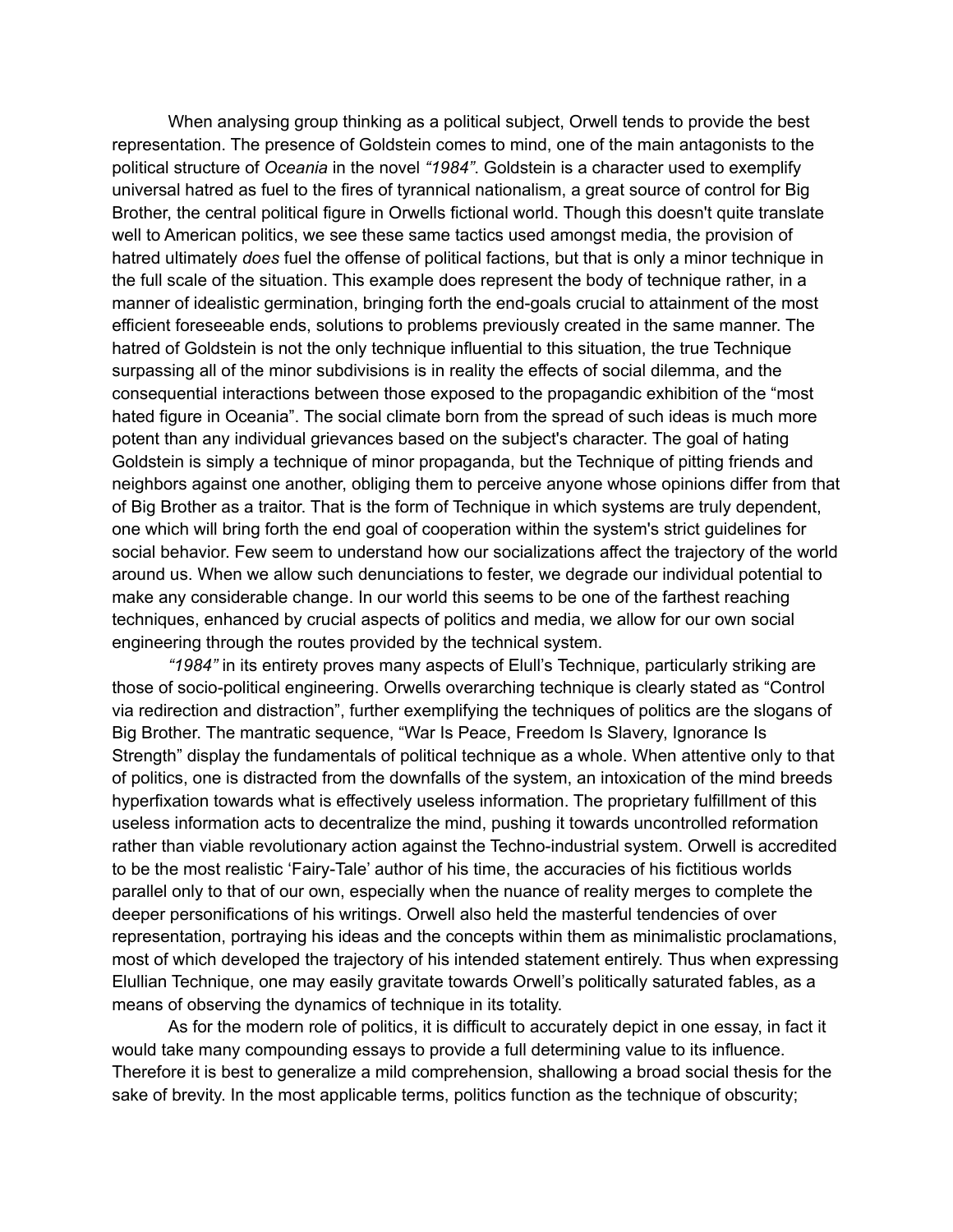between futile attempts at reforming disorders birthed by the hands of technology (with said practitioners of reform being oblivious to their beginnings), as well as the redaction of justifiable means to a proper solution, politics prove ineffective at performing the sole function of its existence. Politics became the path of least resistance for technique to pursue, as to artificially enhance the retention of an individual's faith in the larger super-systems which provide the foundations of technological expansion through social engineering. By personifying the good and the bad, technique itself is relieved of burdensome deliberation, allowing the erosion of barriers technology has yet to overtake. When a means becomes inefficient within a governing system, the blame is of those who partook in its original development, leaving room for improvement by those who have yet to take their place, perpetuating a vengeful cycle that functions to fix the wrongdoings of past representative figures and the social climates from which the gestation of their actions became possible.

Orwell often focused on the mentality of "Political Enemies'', whether enemies of the state, or enemies of warring nations, the depiction was of a stable representation. Based heavily on communist politics, *"1984"* proclaims the need for opposition amongst political entities, an ever growing commonality in American Politics. The aforementioned techniques, brought forth a new generation of social battery, through the means and consequential ends of social media, as well as the ever growing presence of oversocialized "journalism". Political bias has developed into the driving force of media publication, the agendas of political techniques have taken hold of organizational media allowing it to be used as a tool for the benefit of Industry as a whole.

## Modern journalistic portrayal of politics

Within the last decade, American News Media has diverged onto a path of social manipulation; the focus of journalism has turned towards an aversive climate, idolising disagreements between political groups, and blaming one another for the exponential increase of said dispositions. The rise of social media has only aided in the perpetuation of these issues. By giving formidable exposure to the individual through social media, the progressive rate of political unrest has exceeded that of previously wide-spread technologies. The overall heightened awareness of this disparity pushes the relatively dated format of journalistic media to favor defensive representation of biased subjects. Domestic media organizations are now more economically favored when promoting politically controversial topics, predominantly directed towards a specific demographic for the sake of audience inclusion standards. This is the direct cause for political bias amongst previously centristic news publications, one can presume the effects of technique on the industry of media to be decisive in this outcome. Former segments of this essay express the 'setting of the stage', as well as the explicable conditions modern political climates thrive, therefore it is understandable in these terms the role of media to an Industrial system, which is none other than to function as a source of propagandic infusion, driving technological ideas further into relevance within our daily lives.

Aside from the physical functions of politics, the environments structured around them act in the form of psychological theatre, especially new media. By entertaining the thoughts and minds of opposition, political groups self-propagate developmental tendencies amongst themselves. Truthfully, today's idea of journalism is simply stirring the metaphorical pot of social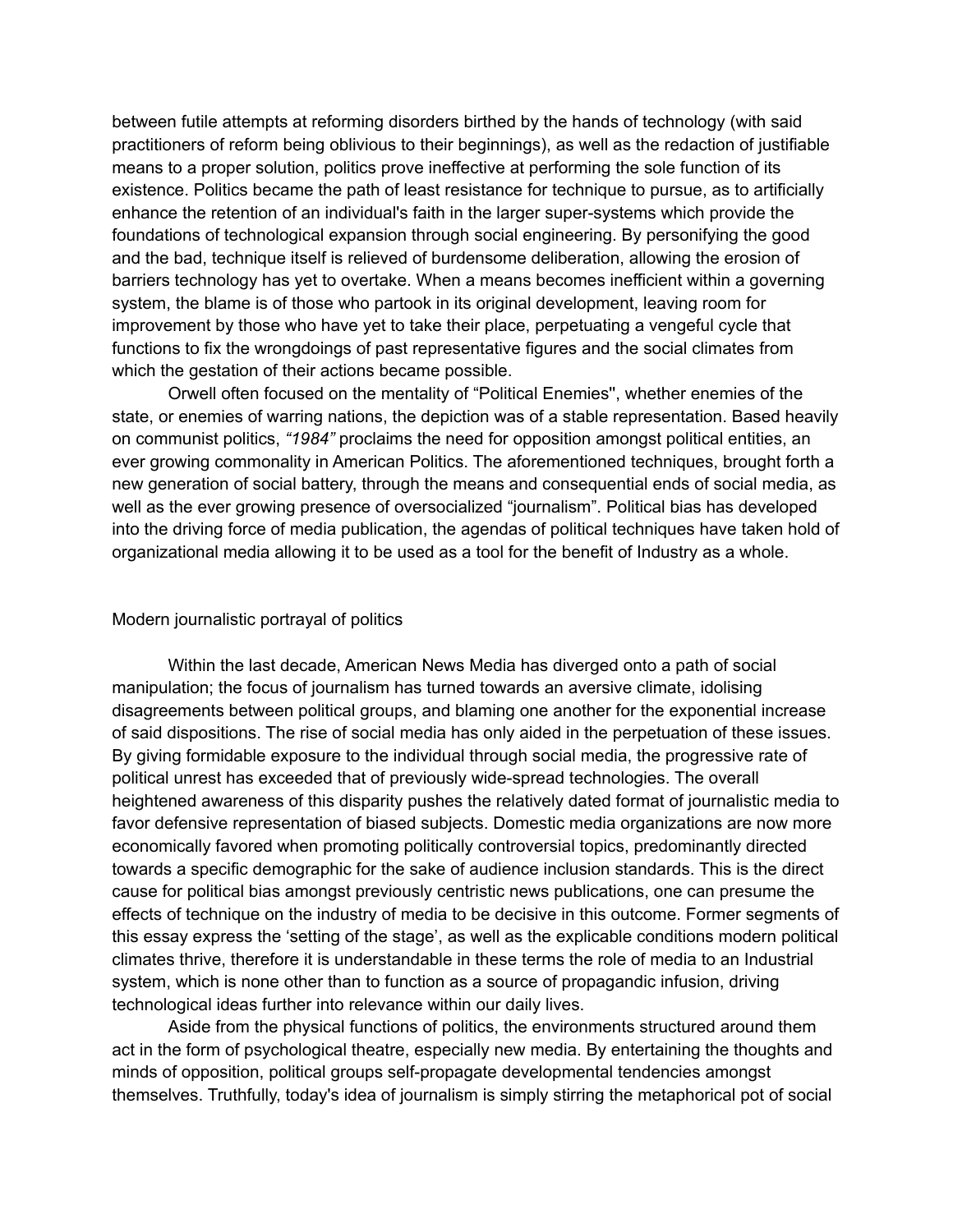tensions. The bias of media outlets is not only a benefit to their economic success, it also tends to create further issues solely based on the variety of coverage certain topics receive. This is becoming increasingly evident concerning the past decade, when news media has made drastic changes to the presentation of specific topics in hopes of altering public perceptions and assisting the decided trajectory of activism. This is representative of technological solutions evolving into later unforseen technological problems. Take For example, the coverage of a right leaning protest by a leftist organization. A report such as this is to be expressed in a strategically determined tone, with a specific vocabulary, so as to influence a provocative mindset in the left leaning audience of said organization for the sake of maintaining a correlating demographic to that of their chosen promoted opinions.<sup>5</sup> This coverage will most likely, (not always but it is becoming ever more typical today), indirectly influence the formation of a counter protest directed against the original interpretation of said opinions based on a directive issued by the news organization in question. These are rarely conscious decisions, there are no men in suits deciding exactly what to say. Like any other modern industry, corporate journalism is designed to exceed profit margins. Therefore when an economic advantage is found in the form of a trendy story to report on, such as a developing protest situation, most news organizations will proceed in using it for as long as possible, which forces the need to influence provocative behaviors in responding parties.

We can observe the provocative dynamics of media in comparison to that of Aldous Huxley's observations on the subject in his essay *"Brave New World: Revisited"*. Huxley states, concerning political propaganda that, "Propaganda in favor of action dictated by the impulses below self-interest offers false, garbled, or incomplete evidence, avoids logical argument and seeks to influence its victims by the mere repetition of catchwords, by the furious denunciation of [scapegoats], and by cunningly associating the lowest passions with the highest ideals, so that atrocities come to be perpetrated in the name of god and the most cynical kind of *Realpolitik* is treated as a matter of religious principle and patriotic duty". We can conclude from this excerpt that over 60 years ago, Aldous Huxley had perfectly described the propagandic function of political media in the modern day. Later in the same segment of his essay, Huxley expresses the psychological reasoning behind human susceptibility to propaganda, to quote his findings, "The power to respond to reason and truth exists in all of us. But so, unfortunately, does the tendency to respond to unreason and falsehood - particularly in those cases where the falsehood evokes some enjoyable emotion". With this statement we can presume a correlation to Kaczynski's thinking on the subjects of attainment and gratification of the power process relative to political or social activism.

This segment of the essay has been heavily influenced by Aldous Huxley's *"Brave New World Revisited"*, respectfully there is little more to expand upon concerning the conclusion of this segment that hasn't been previously acknowledged by Huxley himself. It is suggested for further exhibition of this particular feature the reader inquires upon Huxley's Perspective in his own words, though a proper resolution can be found within a final excerpt which is seen to be a key point in discerning the state of media as a whole. "The early advocates of universal literacy and free press envisaged only two possibilities: the propaganda might be true, or it might be false. They did not foresee what in fact has happened, above all in our western capitalist democracies - the development of a vast mass communications industry, concerned in the main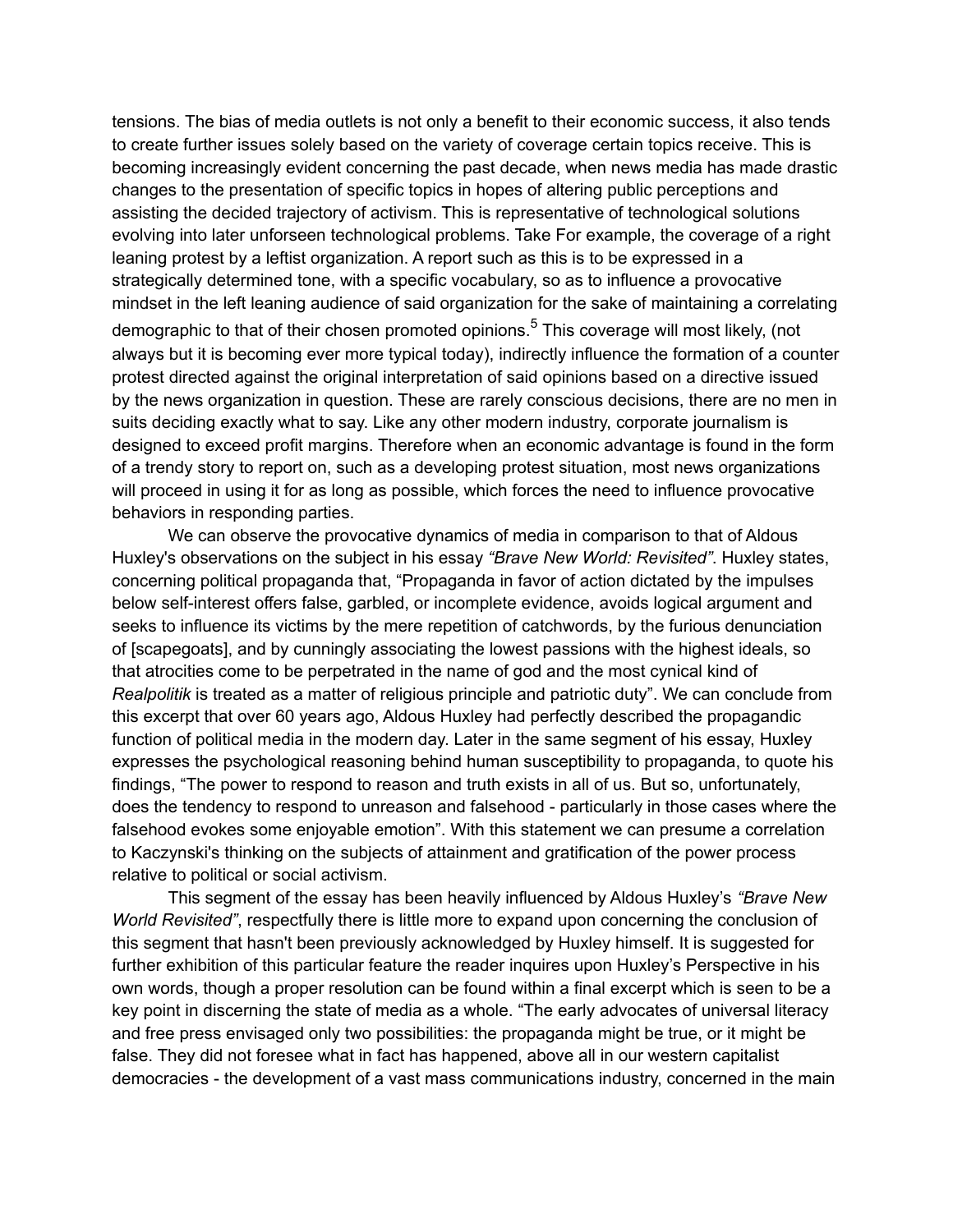neither with the true nor the false, but with the unreal, the more or less totally irrelevant. In a word, they failed to take into account man's almost infinite appetite for distractions."

#### Politics in terms of social environments

Interactions between individuals (including marginal groups, in comparison to larger organizations) have become limited to criteria of political alignments. In the natural world, human psychology, much like that of any other rational animal, sets the basis of risk assessment as a superior prioritative response to the environments we find ourselves in. When reduced to the terms of a technocized world, the social and physical requirements for risk assessment must be supplemented towards more technically involved means, so as to dominate the presence of ignorance, preserving a protective boundary around that of technological society. This supplementation factor has been redirected into the functions of social tensions for the modern man, a thin veil used to obscure the true risks of industrialization.<sup>6</sup> As previously stated, when man becomes enveloped in minor, more attractive issues, he tends to be distracted from the presence of greater evils, those who so often are the relative cause for the minute discrepancies in which we choose to direct our attention.

The steady development of social climates follows a near Darwinian evolutionary path, at the forefront of which is the interactions between groups of differing social acclimations. Political factions tend to feed off of one another, it is logical to assume that the presence of two or more organizations symbiotic in nature, will seek to derive benefits from their opposites for the sake of attaining a degree of mutual equilibrium. In the case of politics, the structural systems founded upon their connectivity cannot thrive in an unbalanced environment. Though we can concur, the technical functions of political ecosystems are exponentially more beneficial to industrial society when hostility and adversity are proportionately incorporated as factors of perpetual development. The pressures and strains of social tensions are the only force strong enough to match the exponential progression of a technocratic world.

Concerning the dynamics of social interactions on the level of individuals or small groups, we can observe differing accumulative factors as catalysts for political associations. The psychological need to "fit in" is present in most if not all of us, though unlike that of our primordial counterparts who relied on socialization as a factor of survival, modern man seeks the attainment of social cliques due to the mental benefits we receive from affiliation itself. A competitive nature is embedded in the act of political association, a seemingly masochistic longing to harbor the hatred of an enemy. The domesticated lifestyles we live have stripped the world of its natural risks, ecological factors that we have become genetically inclined to resent for the sake of prolonging our species, thus the representation we are provided through political association allows us to turn our own species against itself, to replace the beasts that once lurked in the darkness just beyond the light of our tribal fires.

Due to the influence of politics creeping further into our daily lives, we are forced to de-rationalize ideas and philosophies, forcing them to fit into the ideation of political prerogatives. The average person only allows themselves to perceive opinions through an overcasting filter, one which applies politically justifying alterations to the subject matter as a means of fitting it into a designated agenda. This harsh climate forces those who identify with specified political doctrines to take offense from any objection to their beliefs, no matter how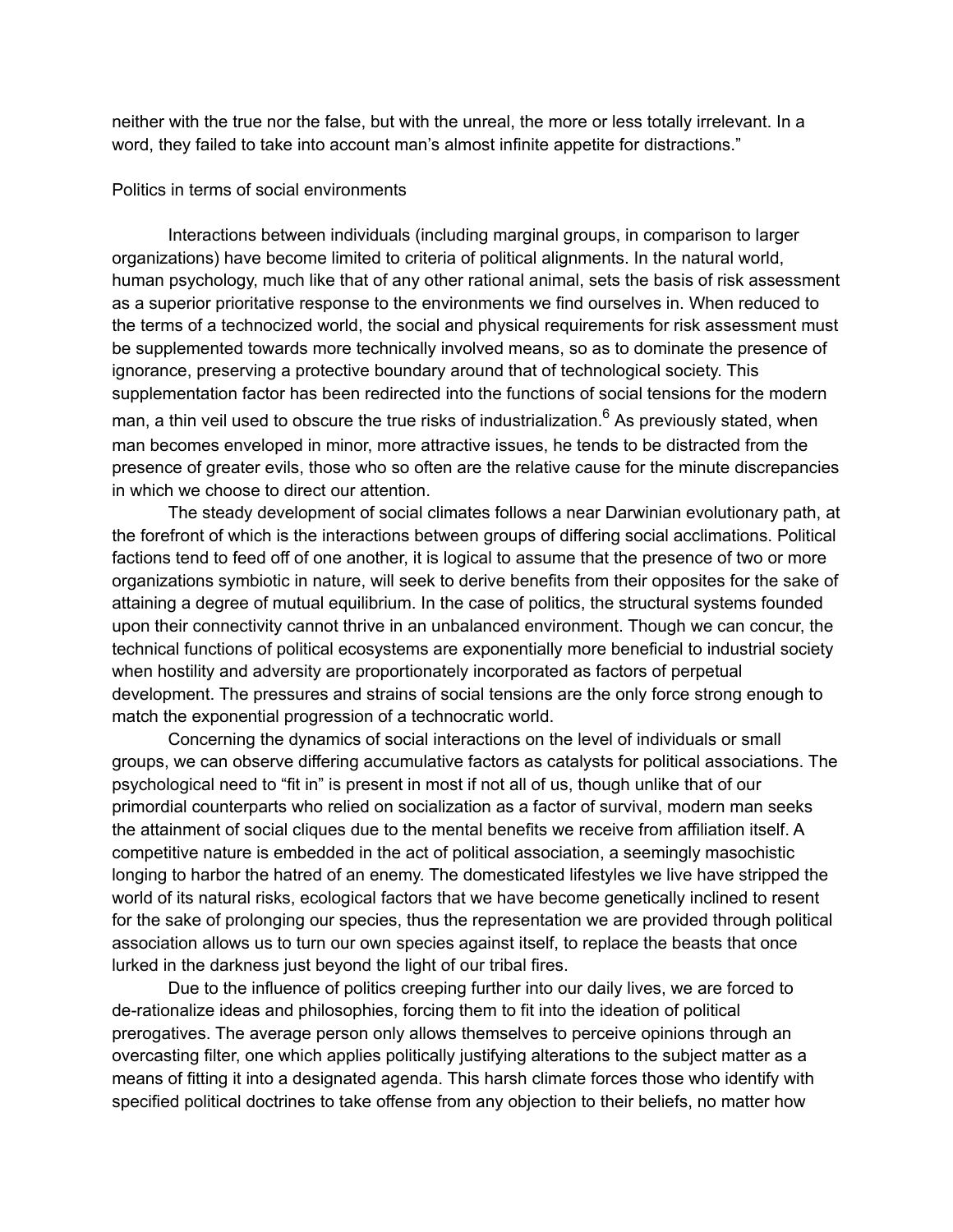logical they may be; the assumptions made by objection tend to "justify" political beliefs on the grounds of moral identity alone. The act of opposition only solidifies irrational beliefs, most see objection as proof of success due to the need for something to fight against. Consequently, when a politically based idea receives no opposition, or a previously opposed goal is attained, it will be pushed further until an immoral proclamation is formed, to then obtain the objections needed to keep the cycle in motion. Today we see liberalism as the force of objectionable activism, driving developmentally irrational ideologies further into the spheres of social normality, leaving the goal of opposition to that of conservatism, the push-back force that perpetuates the moral devolution of liberal ideas. This supplements the missing equilibrium in which societal infrastructure is grounded. By replacing the rational, slowly balancing progression of political structures with that of the excessively vengeful cycle we see today, technique can catch up to the exponentially steadfast development of technology.

### Analysis of societal interactions between parties

Leftist activism has become a leading factor in promoting societal docility within the Technological System. The 'social justice movement' has influenced nearly every facet of public life, between political correctness and the further developing trends characteristic of its prominence such as censorship and the promotion of provocative ideologies, there remains little democratic value to the functions of political structures.<sup>7</sup> On a large scale, leftism acts as an enforcing power to the benefit of the technological system. Obscured by the illusion of rebellion, leftist tendencies portrayed by activists and social justice enthusiasts allow for societal compliance within the regulations of systematic efficiency. When met with the enveloping frustrations of daily living, imposed upon us by the indignities of an industrialized world, many follow the inclinations of rebellion, leading them down a path of a greater inescapable servitude, taking the face of social justice activism.

This perspective is derived from the particular influence of Ted Kaczynski's essay *"The Systems Neatest Trick"*, in which he concludes that the trajectory of liberal politics is lead solely by justifications beneficial to the technological system, redirecting the possibilities of revolutionary rebellion away from the system itself, and further towards the stagnant debilitating force of social activism. In expression of this process, Kaczynski explains, "Many people do not understand the roots of their frustration, hence their rebellion is directionless. They know they want to rebel, but they don't know what they want to rebel against. Luckily, the system is able to fill their need by providing a list of standard and stereotyped grievances... racism, homophobia, women's issues, poverty… In fighting [such issues], they are only doing the systems work for it." Thus, we see that the social aspects of these minor problems have taken the place of more severe issues in which our attention would be directed. Though these issues are relatively detestable problems within our society, the prospect of reformation eliminates interest in the major problems caused by industrialization. Being blinded by the aspirations of useless revolt, leftist ideologies tend to obscure the fact that many modern issues in which they choose to direct their attention, have been artificially fabricated by themselves alone. Kaczynski explains this predicament by stating, "In order to bring themselves into conflict even with that majority of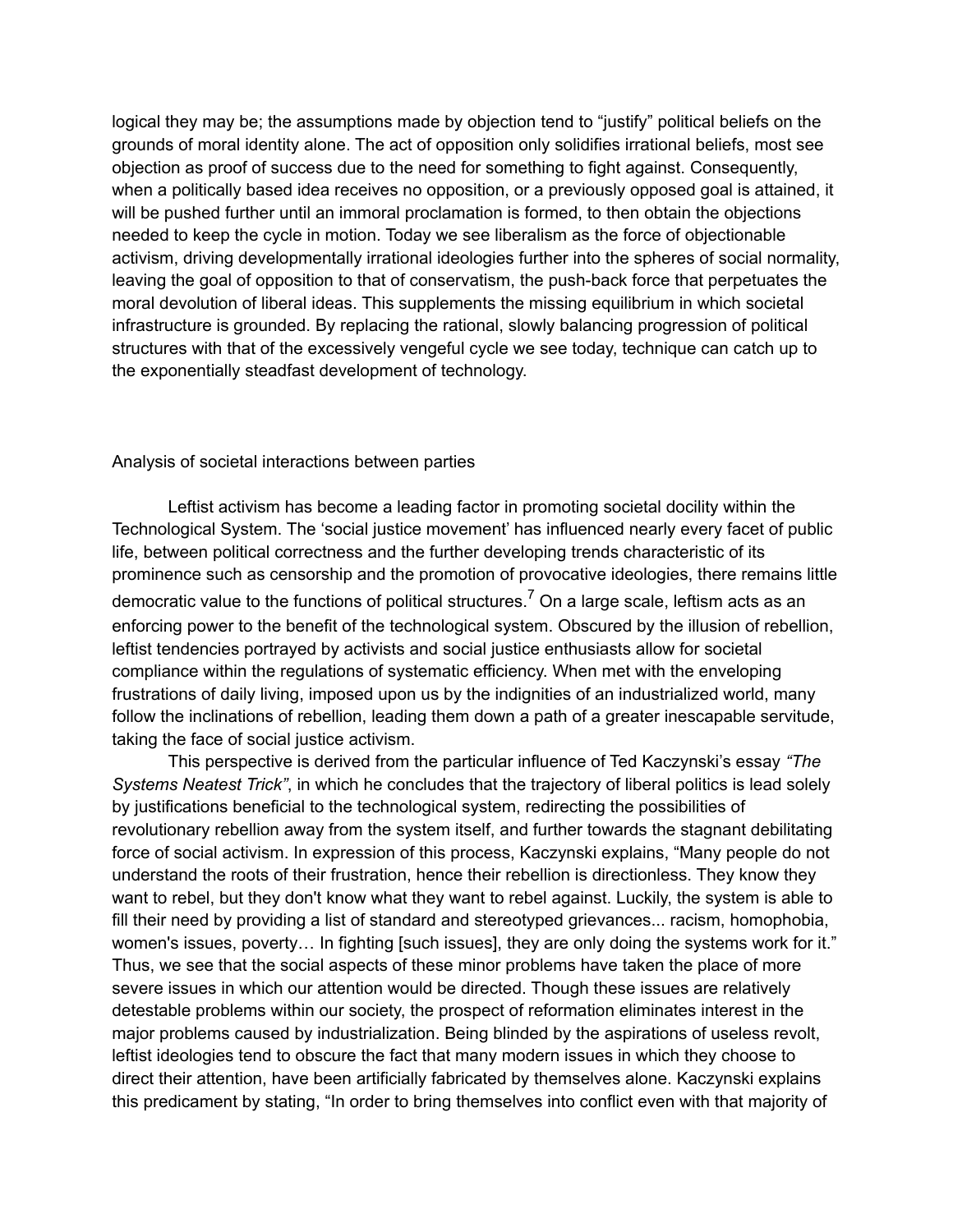the system's leaders who fully accept the social changes that the system demands, the would-be rebels insist on solutions that go farther than what the systems leaders consider prudent."

This technique can be easily observed in organizations such as the LGBT movement, a small fraction of the ever evolving philosophies designed to fill the gaps created when a goal of previous political relevance has been attained. When writing his essay in 2002, Kaczynski only had mild exposure to the vast decree of social justice activism, which began to gain heavy traction in the early 2000's shortly after his incarceration. During this time for example, the transgender movement, was a minimal effort comprised of few members, though today it has grown to be a commonplace trend proceeding that of the expended gay rights movement present in the late 1980's-1990's. We have seen over the last decade that the LGBT movement is based in the leading factors of leftist psychology exhibited in Kaczynski's ISAIF, such as encompassing feelings of inferiority, which develop through the means of the LGBT movement into the solidified surrogative identities of homosexuality, transexuality, and many other self identified sexual or gender orientations.<sup>8</sup> Though leftist activists fail to see these self exhibiting issues as no more than the mere creation of a trend, something in which they gave birth to for the sake of creating political unrest and "rebellious" goals to attain later.

By influencing the development of a victimized demographic, activists continue to immerse themselves in the suitable environment they use to escape the world their synthetic issues created in the first place. In continuing the productivity of their activism through this technique, leftists also promote the elimination of lingering ideas harmful to the system's functionality. Kaczynski states on the subject of this topic, "In this way the activists are able to maintain the illusion that they are rebelling against the system… Those who work against racism, sexism, and homophobia are acting as the systems enforcers: They help the system to suppress the deviant racist, sexist, and homophobic attitudes that cause problems for the system." The majority of such trends take hold in the youth, who are notably more susceptible to social acclimation. The LGBT movement in particular has become more relevant with younger generations, due to the fact that it allows presence of social identity through sexual orientation, two issues suitable to the fragility of teenage mentalities during puberty. Youth more commonly pursue "trendy" behavior, which allows them to fit in with the harsh social climates of school life and early public socialization, thus the combination of these factors allow younger generations to perceive the LGBT movement as a more attractive identifying issue which gives credible association to peers of their chosen demographic. In expressing the imitations of social justice behavior amongst youth, Kaczynski states, "A youth culture develops in which there is a stereotyped mode of rebellion that spreads through imitation of peers just as - hairstyles, clothing styles, and other fads spread through imitation"

Leftism also functions as a means of absorbing any opposition towards the system, creating a personified target to express one's disapproval of technocratic function, which has become a symbiotic factor to leftist ideology. By promoting philosophies offensive to the norms of past generations, criticisms that could be directed towards the diseases of technological society, will instead fall onto the provocateurs of reformationist activism. As stated earlier in this essay, it is evident that opposition to leftist ideals only influences further development no matter how irrational or immoral such philosophies may be. Though consequently, resistance creates targets for activists to proclaim enemies as to exemplify their ideologies of oppression and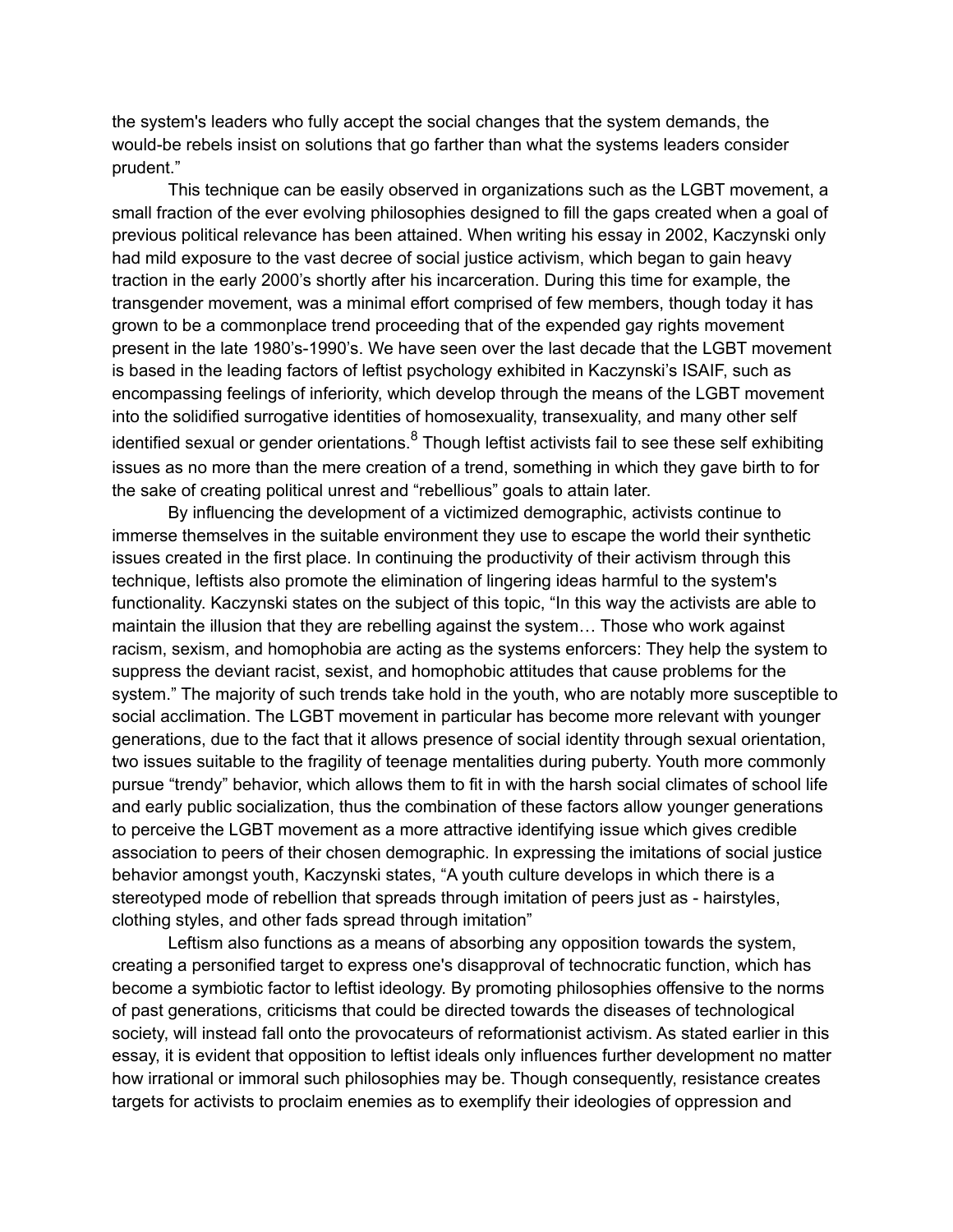victimization. Take for example, the topic of gender transitions amongst youth, particularly pre-teens and toddlers. This topic has received a proportionate amount of opposition from conservative idealists due to the harmful concequences that may later effect such children, though it seems that the leftist representation of transgender youth has exceeded that of previous eras directly in response to such criticisms. In Kaczynski's words, "Seeing that they have made someone angry fosters the activists' illusion that they are rebelling." Ultimately solidifying the relevance of conservative activism within political function.

Conservatism represents the human nature of *gradual* progression, an evolutionary function negated by the rapid progress imposed upon society by industrial forces. Conservative activism works to refute the propositions of leftism, which also functions as an act of rebelling against the new progressive mentality of a liberalised world for those involved. The two parties exist within a whirlpool of rebuttal, a seemingly infinite skirmish against self propagated issues for the sake of occupying one's conflicted mind. By allowing oneself to succumb to the entrapment of such irrational behavior, we subdue any possibility of revolutionary potential, backing ourselves into an inescapable pit.

#### The Anti-Tech Apolitical Fundamentals

Any successful, long lasting resolution to the issues we find embedded in society today, will never be achieved through political associations. They can not be reformed, as the unrealistic fixations of the left imagine, and neither will the clinging grasp of conservatives ever be able to restore the days of old. By indulging in such fantasies we doom ourselves to the frankensteinian fate foretold by the revolutionary minds of our earlier precedents. Politics may work for the sake of bread and circuses', to entertain us by making way for the chase of our own tails, but the degradation of political philosophy has resulted in the bastardization of social cohesion and destroyed any lingering aspect of rational deliberation. We are a divided people, a world of mindless beacons who bestow our trust to the loudest roars of the herd so that we aren't chastised or criticized by our peers. The Industrial system in which our societal grounds are founded has turned us against ourselves for its own benefit, and we accept these terms on the delusional basis that our pointless efforts will somehow result in considerable change. As a society we have little understanding of the harm we are causing to ourselves by feeding into such idiocy.

By compounding relevant, unbiased philosophies, a small group of people can present an objective exponentially more potent than any political agenda in the modern age. A true function of change will be distilled from similar techniques, disparaging any essence of political ideology is a definitive factor in a successful outcome. When politics get involved, tensions soar, and any remnant of hope for an outcome suitable to the initial intentions of such operations will be extinguished. In Kaczynski's *"Anti Tech Revolution"*, he explains many of the ideas present in this essay with a more academic persuasion, referring to large historical movements and the factors that directly influenced their success or downfalls. Of the many noted attributions to success, Kaczynski implies heavy emphasis upon the rationalization of an apolitical movement, a simple trait which will ensure such organizations deterrence of corruption, and limit it to one goal in which it must reach above all others. By disabling political influence, the paths a movement must follow and the obstacles it must avoid become limited to a quaint few, ultimately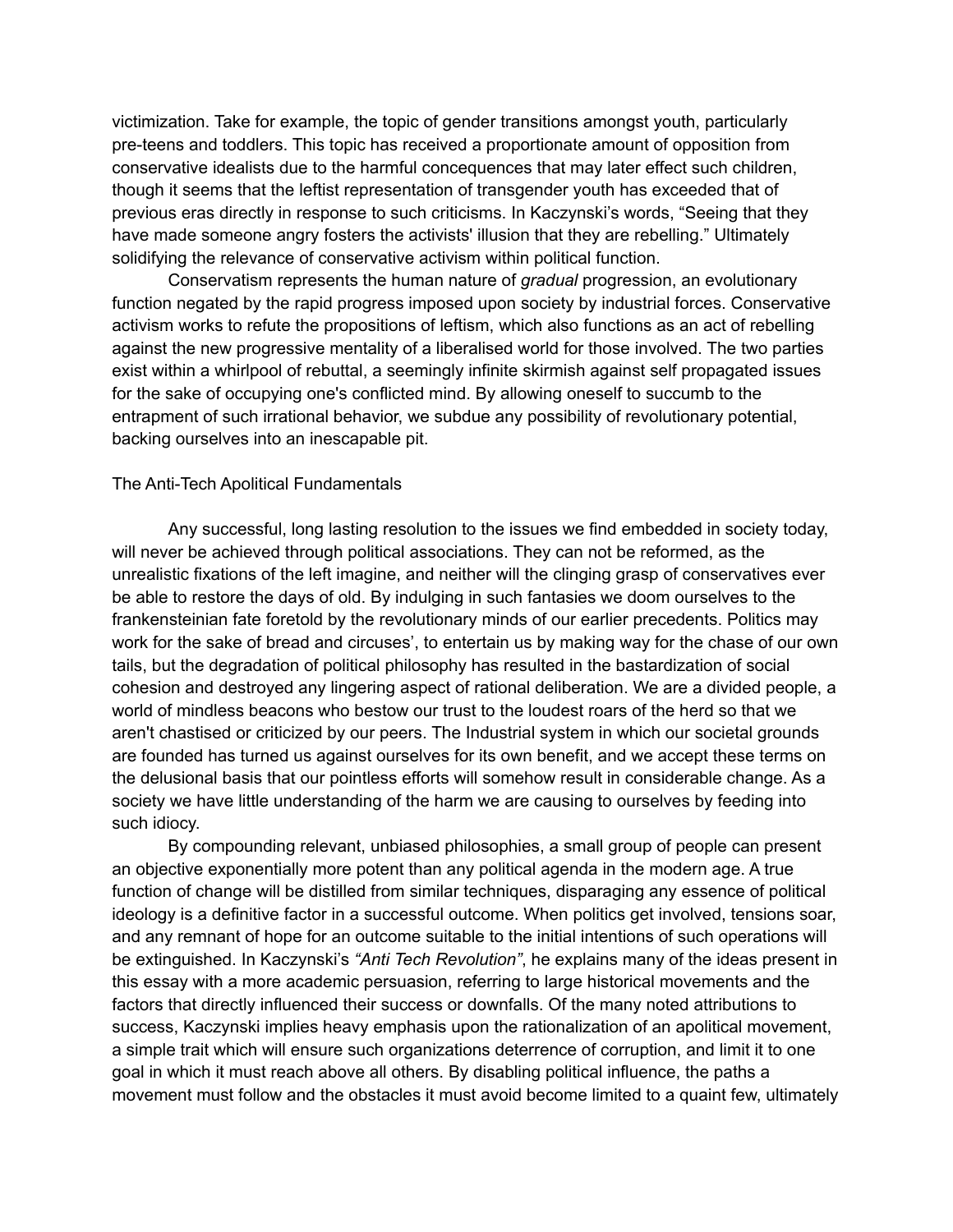enhancing its chances of successful operation. The social climate of an apolitical organization will become increasingly dedicated to its success as compared to the tensions of differing opinions and goals within political movements, thus there will be no separation of ideas from the social body they were derived from. With this principle, apolitical organizations will not be subject to the fate of trendy ideologies, keeping the gestation of functional probability within the realms of the few involved rather than spreading at the rate of a social trend, which could dilute its original purpose and representation. A description of the advantages attributed to an apolitical organization are seemingly endless, greatly outweighing the few positives of a politically based movement.

We wish to end this essay with one final address: Those who find themselves delving into politics, for whatever reason, be it primeval gratifications, social conditioning, or personal entertainment, are limiting themselves only to the options handed to them. No considerable movement in history has succeeded in its end goal through the sole use of resources provided by the system they oppose, advantages must be taken, for they are never gained through obedience. In a world consumed by politics, those who wish to make a true difference must think outside the box, they must develop rational ideas, rather than piecing together the trending scraps of "ticky-tacky"<sup>9</sup> activist regimes displayed on silver platters. As a race, we are failing, something that has become increasingly more evident by the nonsensical obsessions with political grievances and the devolution of social structures resulting from them. You will remain helpless, until you learn to help yourselves.

# $~\sim$ Ford C.

List of Cited Literature:

- 1. Elull; *Technological Society-(American Revised Edition)*
- 2. Washington; *Farewell Address-(cop.senate.gov)*
- 3. Kaczynski; *Technological Slavery-(Volume One: Revised And Expanded Edition [including ISAIF)*
- 4. Kaczynski; *Anti Tech Revolution-(Second Edition)*
- 5. Orwell; *1984-(Penguin, Afterword by Erich Fromm)*
- 6. Huxley; *Brave New World Revisited-(Harper & Row ©1965)*

# Notes:

1. This excerpt is one of the greatest representations of Jacques Elull's influence on the birth of Anti-Tech ideas within modern literature. Elull's form of objective interpretation is exactly what is missing in the age of technology, this utter lack of objective analysis has become the heartbeat of mass-media ``journalism". I felt that this particular statement in Elull's dialectic tone, is a crucial opening for an essay centered around such sensitive topics. This essay is composed of objective observations, none of which correlate to any political bias save for the blanket assessment of political dysfunction and the relative uselessness of political systems within democratic society. When addressed with such brutish, skeletal topics, those who would be inclined to challenge the substance of such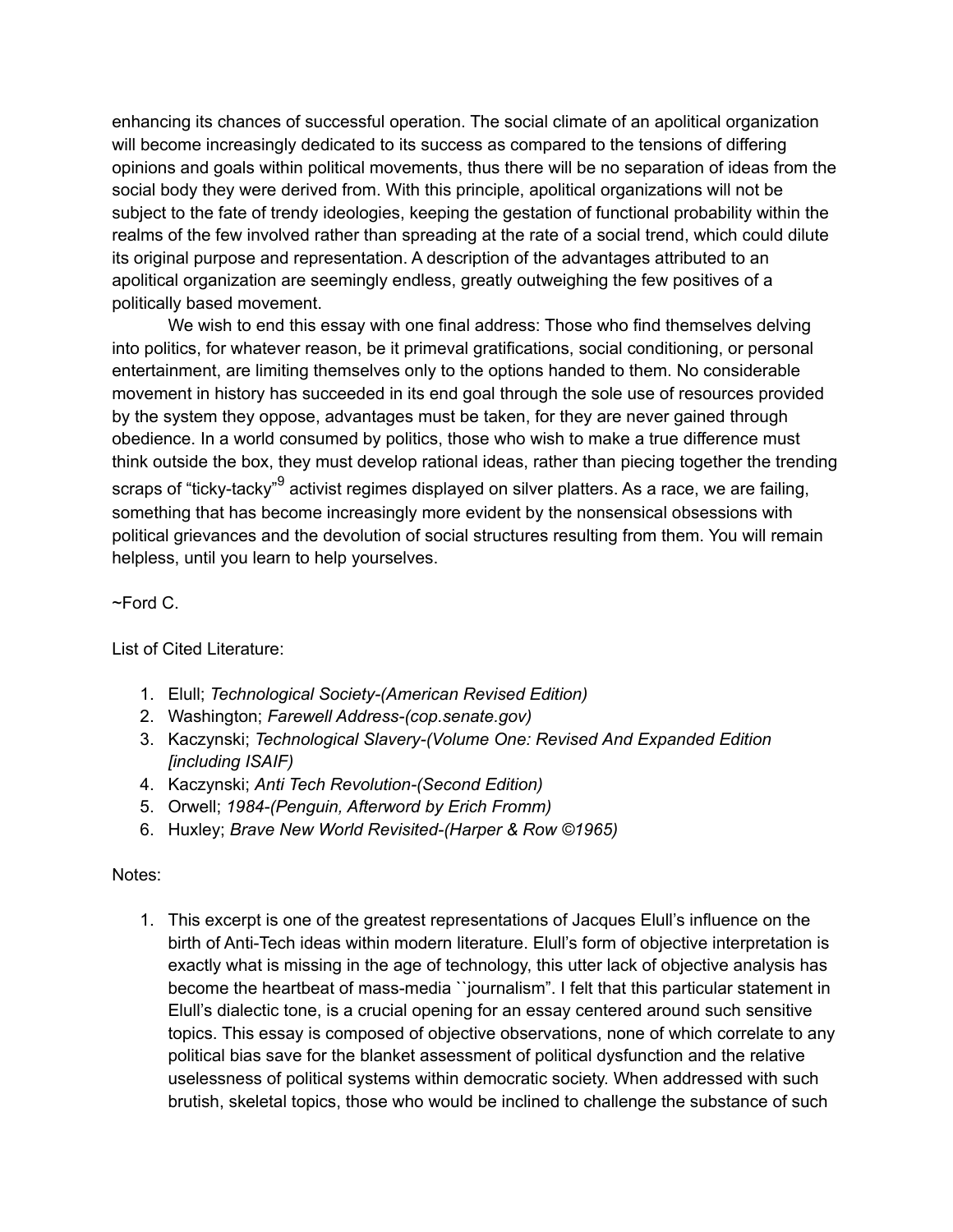texts through politically driven "moral obligations", are forced by Elull's proclamation to contemplate their own grounding prior to the understandings of the philosophical contexts contained within.

- 2. The intention of this statement is to display the concept of biased perception. Individuals are often immediately categorized with a corresponding political denomination when expressing certain opinions that may align with identifying narratives, no matter the true justifications for such opinions. For example, when expressing a positive view on topics such as marijuanna legalization, an automatic assumption is made that the holder of such opinions is most likely a Leftist, even though the opinion may have derived from determining factors other than political associations. The idea of an opinion "belonging" to a political group is ludicrous and will only allow for the pronunciation of further opposing ideas based solely on this fact.
- 3. Kaczynski's writings are crucial to the understanding of individual psychology related to the Technological system. *ISAIF* and *TS* are magnificent representations of psychological studies, the objectivity contained within show similarities to the early works of Freud or Skinner. By analysing basic associations with previous psychological standards and the effects of which displayed through collective functions, Kaczynski categorized and described an amazingly dense psychological system that had barely been touched before.
- 4. A great example of group mentality studies that heavily correlate to politics would be the stanford prison experiment (1971). Adversity between "guard" subjects and "prisoner" subjects quickly developed over a short period of time, eventually resulting in radicalised opposition towards minor infractions, and ultimately physical violence. The similarities to political climates post-election are undeniable, especially when considering tensions resulting from media based antagonism.
- 5. This tactic is one of the staple factors in providing effective propaganda. When trying to direct an individual's thinking, the subject must be expressed in an extensively purposeful manner.
- 6. The supplementation of primordial needs with technicized mechanisms is not a new concept in terms of behavioral psychology, in fact the majority of early to mid 20th century psychological studies contain some acknowledgment of this process. Although this section of the essay was predominantly inspired by Terrence McKenna's "Archaic Revival" hypotheses (*Food of The Gods-Bantam ©1992 & The Archaic Revival ©1991).*
- 7. The use of the word "trend" here is deliberate. As stated, the perpetuation of false identities and void individuality is one of the largest issues present among the concepts of the political left. The overall prominence of social justice issues they intend on pursuing follow a direct path of trendy behavior, and would not be so widespread if they were not advertised as suitable options for coping with industrial stress.
- 8. Truthfully, the sexual orientation issue is the best modern exmple of exaggurated consequences stemming from oversocialization. The intention of focusing on it as an example in this essay is due to its chronological progression, one can clearly see how over the last few generations its prominence has been artificially prolonged through the provision of additional interconnected categories for new leftists to identify with.